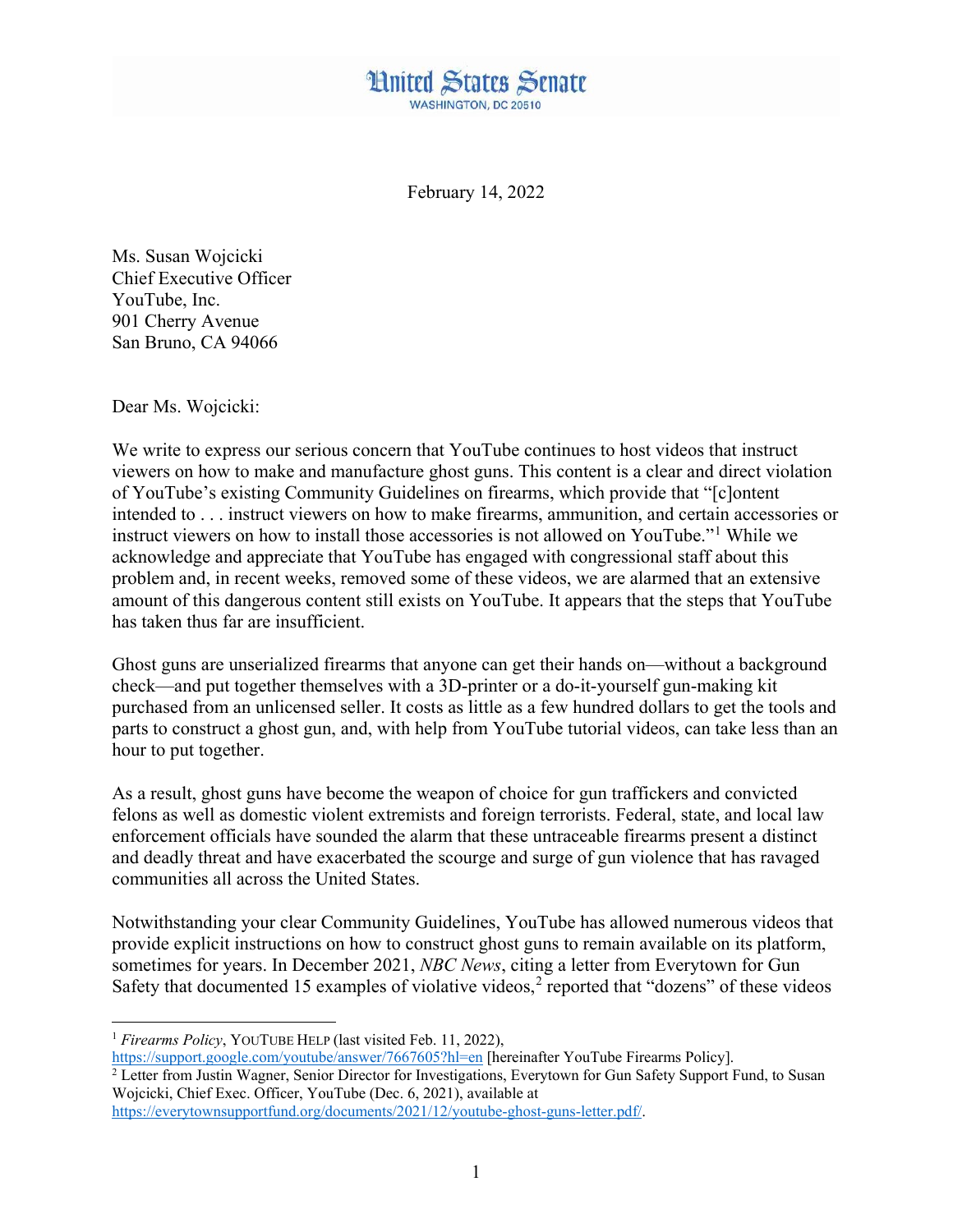were still watchable on YouTube.<sup>[3](#page-1-0)</sup> These videos, which were posted between 2013 and 2021, drew more than 5.7 million total views. *NBC News* also found that some of these videos were uploaded to "the same channels as the ones YouTube [previously] took down."[4](#page-1-1)

During recent conversations with congressional staff about these videos, YouTube committed to addressing this issue and reviewing content on its platform to identify and remove videos that violated its Community Guidelines. While we appreciate that YouTube was willing to engage and that YouTube took some action to take down a number of videos determined to be in violation, this action was clearly not enough.

Following your review, it took one researcher less than 10 minutes to locate dozens of additional videos that violated the same Community Guidelines on YouTube's platform. These videos accounted for in the attached appendix—have been viewed, collectively, more than two million times. That view count continues to increase since these videos, as of February 11, 2022, remain on YouTube. In addition, using YouTube's search feature and terms like "build pistol," "polymer 80," or "build 80," would have returned dozens more examples. The titles of these videos alone—"How to build a p80" and "How to finish your 80% P320 insert"—should have been enough for YouTube to spot and take down these videos on its own.

That YouTube has Community Guidelines in place to prohibit content instructing viewers on how to make firearms is a welcome initiative, but these policies must be enforced—and enforced strongly—to make any difference. It cannot be the case that YouTube is entirely reactive, removing these kinds of videos only when news outlets call public attention to violative content, when gun violence prevention advocates send letters listing specific YouTube videos that violate its Community Guidelines, or when congressional staff reach out to raise concerns about such videos. YouTube owns and operates its service and bears responsibility for putting a safe product on the market. YouTube must be proactive and take affirmative steps on its own and expeditiously to enforce its Community Guidelines related to firearms.

Ghost guns pose a dangerous and deadly threat to communities across the country and make it more difficult for law enforcement to investigate those who exploit legal loopholes to get their hands on them. YouTube claims that "[t]he safety of our creators, viewers, and partners is our highest priority<sup>[1,11[5](#page-1-2)</sup>] and your Community Guidelines make it clear that you agree that instructional videos on how to make ghost guns have no business being on YouTube's platform. However, until YouTube devotes the time and resources necessary to actually enforce its Community Guidelines, the claim that safety is your highest priority rings hollow. YouTube can—and must—do more to ensure that the content it hosts does not exacerbate the threat of ghost guns.

In order to better understand YouTube's handling of firearms-related content that violates your Community Guidelines, I ask that you provide written answers to the following questions no later than March 7, 2022.

<span id="page-1-0"></span> <sup>3</sup> Joshua Eaton, *YouTube Banned 'Ghost Gun' Videos. They're Still Up.*, NBC NEWS (updated Jan. 24, 2022), [https://www.nbcnews.com/news/us-news/youtube-ghost-gun-videos-rcna7605.](https://www.nbcnews.com/news/us-news/youtube-ghost-gun-videos-rcna7605)

<span id="page-1-1"></span> $4$   $Id$ .

<span id="page-1-2"></span><sup>5</sup> YouTube Firearms Policy, *supra* note 1.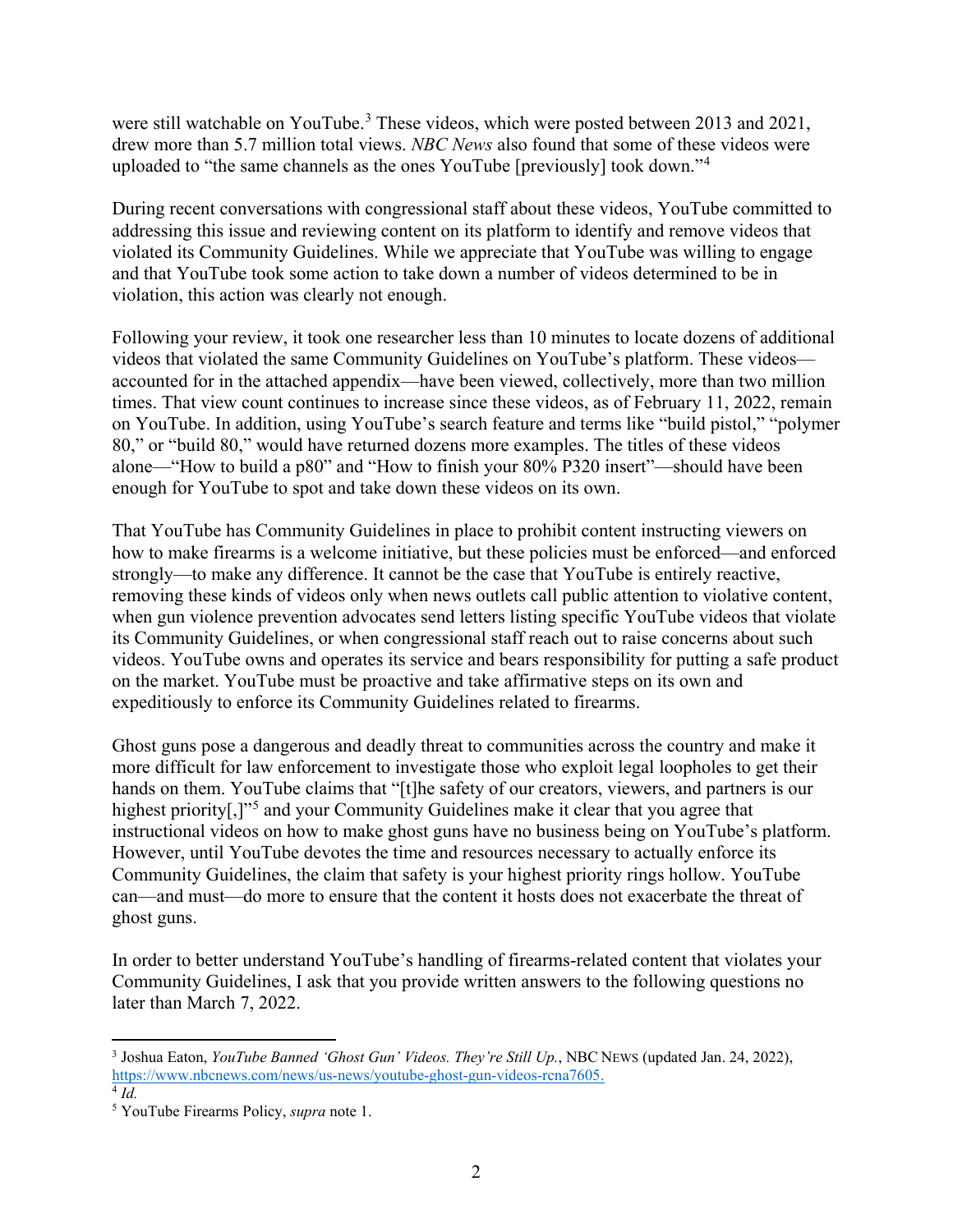- 1. Does YouTube acknowledge that its Community Guidelines related to firearms prohibit content that provides instructions to viewers on how to construct a ghost gun or 3D-print a firearm?
- 2. Following recent discussions with congressional staff, YouTube conducted a review to determine whether certain content hosted on its platform violated its Community Guidelines related to firearms. Please describe the steps undertaken and methods employed to perform this review.
- 3. How does YouTube monitor its platform and identify content that violates its Community Guidelines related to firearms before the content is reported by community members or other third-parties?
	- a. Does YouTube use machine-learning or other software and/or technology to monitor or prevent the posting or uploading of content that may or does, in fact, violate its Community Guidelines related to firearms?
		- i. If so, how many violations or potential violations of YouTube's Community Guidelines related to firearms were identified?
			- 1. How does this figure compare to violations of YouTube's Community Guidelines related to other prohibited content, including, but not limited to, child safety, suicide and self-harm, harassment and cyberbullying, and the sale of illegal or regulated goods or services?
- 4. What steps does YouTube take to prevent users who have repeatedly violated the firearmsrelated Community Guidelines from continuing to post or upload such prohibited content?
- 5. Once YouTube has determined that content violates its Community Guidelines related to firearms, does YouTube review other content on the same channel or posted by the same user to determine whether additional content violates its Community Guidelines?
- 6. Please describe the processes, factors, and/or standards YouTube uses to evaluate content reported by community members as potentially violative of its Community Guidelines related to firearms.
	- a. What is the average amount of time it takes for YouTube to make a determination on a community member's report of a violation of the Community Guidelines related to firearms?
	- b. What is the average amount of time it takes YouTube to remove the prohibited content if it determines that the reported content violates its Community Guidelines?
	- c. How does YouTube prevent prohibited content that is removed from being re-posted or re-uploaded to its platform?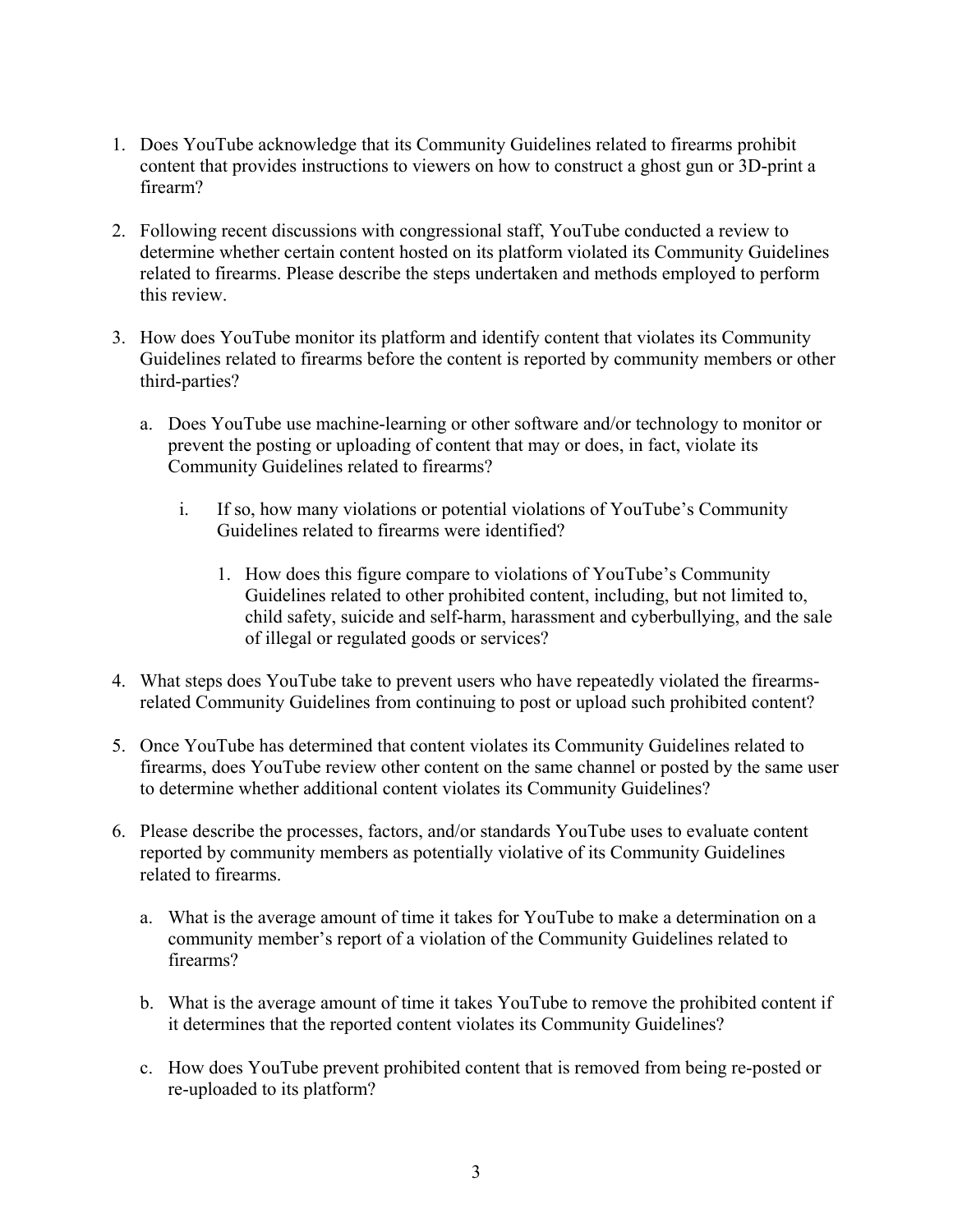- d. What teams or individual roles at YouTube are responsible for making determinations concerning violations of the Community Guidelines related to firearms?
- 7. Please provide any statistics YouTube maintains relating to
	- a. The number of videos flagged or otherwise identified as potentially violating its Community Guidelines on firearms, including the number specific to ghost guns.
	- b. The number of such videos determined to actually be in violation of its Community Guidelines on firearms, including the number specific to ghost guns.
	- c. The number of videos actually removed from YouTube's platform, including the number specific to ghost guns.

Thank you for your time and for your consideration.

Sincerely,

 $mu_{\ell}$ 

United States Senate United States Senate

CHRISTOPHER S. MURPHY CORY A. BOOKER<br>United States Senate United States Senate United States Senate

RICHARD BLUMENTHAL ROBERT MENENDEZ

 $\sum_{i=1}^n \frac{|\mathbf{u}_i - \mathbf{u}_i|^2}{|\mathbf{u}_i - \mathbf{u}_i|^2}$ 

aurua y 11 rouvely

EDWARD J. M United States Senate